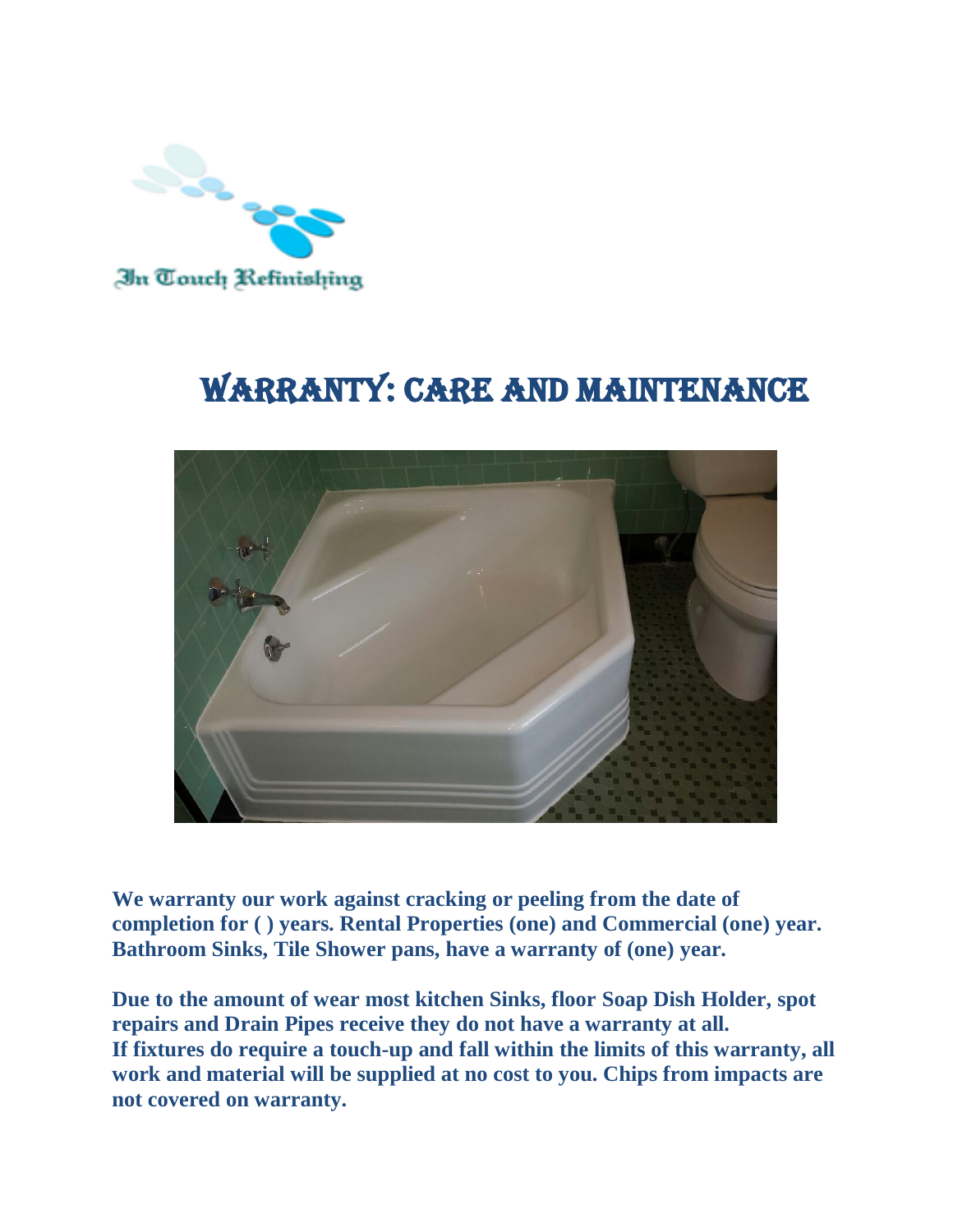**• We do not warranty rust repairs. \*\*\*\*\*\*Caulking Your Tub and Shower**

**Caulking the connection between your shower walls and tub prevents leaks and reduces mildew buildup. Removing old caulk and re caulking joints between tiles and your tub is an annual bathroom maintenance job.**

**This Guarantee does not apply to customer neglect of the above listed items suck repair Will be the responsibility of customer and not the refinisher..**

## *The warranty is not in force if…DO NOT USE*

**\* Suction-cup bathmats pillows, soap dishes or similar are not to be used on the tub. We offer an anti-slip surface as a viable alternate.**

**\* Customers may not use Comet, Ajax, Ka boom or other abrasive cleaners, acids, toilet bowl cleaners or any product not designed specifically for**  bathroom fixture cleaning is used on the tub.

\* Customers may not use scrubbing sponges, steel wool, sand paper or other gritty object is used to clean the tub.



## \* **The tub is used within 24 hours after the refinishing process is completed**.

**\* Customer uses tools, ladders or other heavy objects in the tub, or dropped on the tub, or knocked against it.**

## **LONG TERM CARE**

**Please use non-abrasive cleaners such as Scrubbing Bubbles, Lysol Tub &**